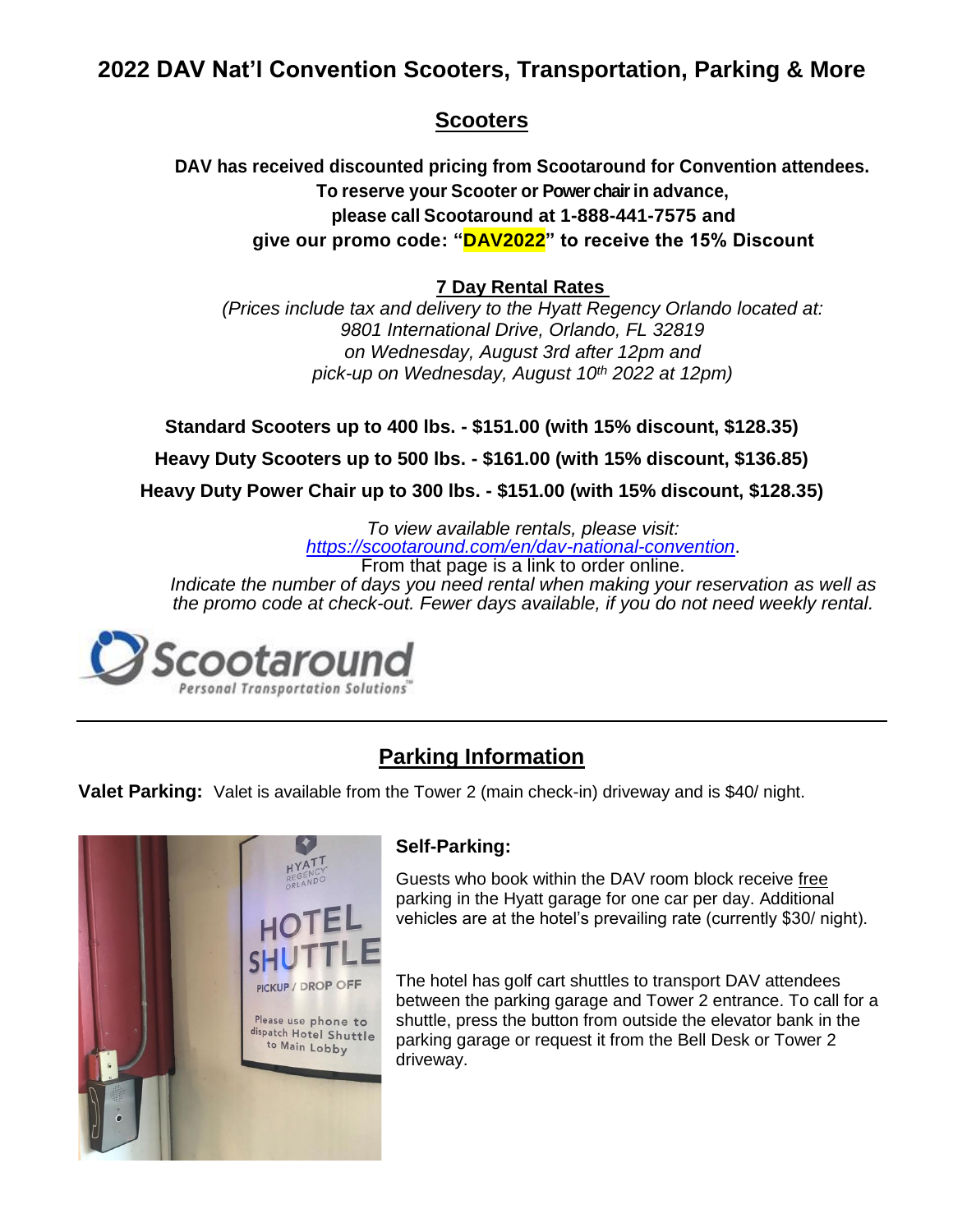# **Transportation between Hyatt Regency Orlando and Orlando Airport**

Transportation companies are no longer running shuttles between the hotels and airport. Your best options for transportation are to use Rideshare Companies or Taxi Cabs.

**Lyft** App can be downloaded from:

The Apple Store (for Apple Users):<https://apps.apple.com/us/app/lyft/id529379082> Google Play (for Android Users):<https://play.google.com/store/apps/details?id=me.lyft.android&gl=US>

**Uber** App can be downloaded from:

The Apple Store (for Apple Users):<https://apps.apple.com/us/app/uber-request-a-ride/id368677368> Google Play (for Android Users):<https://play.google.com/store/apps/details?id=com.ubercab&gl=US>

Once you download the App, you will need to set up a profile with your name and payment information before using. You can schedule a ride in advance (if you know the exact pick-up time and location) or request your ride on demand once you have your luggage and are ready to travel to your destination. Before requesting a ride, have your destination name and address available to enter into your request.

#### **Taxi Cab**

Taxi cab queues (on demand) are located on the A-Side of the Orlando Airport Terminal in the center of the Ground Transportation Curb (Level 1) between spaces A22-A25 and on the B-Side of the Terminal in the center of the Ground Transportation Curb (Level 1) between spaces B30-B34 All taxi cabs picking up at the Orlando Airport are regulated by the City of Orlando's Vehicle-for-Hire ordinance which requires fares to be determined by a taximeter. Flat rates are not authorized.

The taxi cab queue (on demand) at the Hyatt Regency Orlando can be accessed from the Tower 2 entrance.

**ADA Travelers** restricted to a wheelchair or scooter who are registered for the DAV National Convention can qualify for transportation for them and a companion traveler between the Orlando International Airport and one of the DAV Contracted Convention Hotels if traveling between 9am-8pm EST on Thursday, August 4 and 6am-5pm EST on Wednesday, August 10, 2022. To determine if you qualify and to schedule, send your inquiry to: [membershipassistant@dav.org](mailto:membershipassistant@dav.org) by 4pm EST, July 15, 2022.

## **World of Hyatt Members: Avoid waiting in lines!**

If you are not a World of Hyatt member, you can join by visiting: [Join World of Hyatt.](https://world.hyatt.com/content/gp/en/enroll.html) Once you join, download the World of Hyatt App to your phone, log in and link your hotel reservation (applies to reservations made directly through the hotel) to check in, receive your key on your phone and check out without waiting in line. You can also submit requests to the hotel directly in the App.

## **Accessibility and Service Dogs at the Hyatt Regency Orlando**

- **Service Dogs**: Service dogs are permitted. Relief and exercise areas (3) at the Hyatt can be found on the map on the following page.
- **Guest Room Accessibility**:
	- o Emergency strobe light and strobe light smoke detector
	- o Cordless phone
	- o Closed-captioned TV
	- o Lowered thermostat and light switches
	- o Lowered peephole and door latch
	- o Accessible bathroom